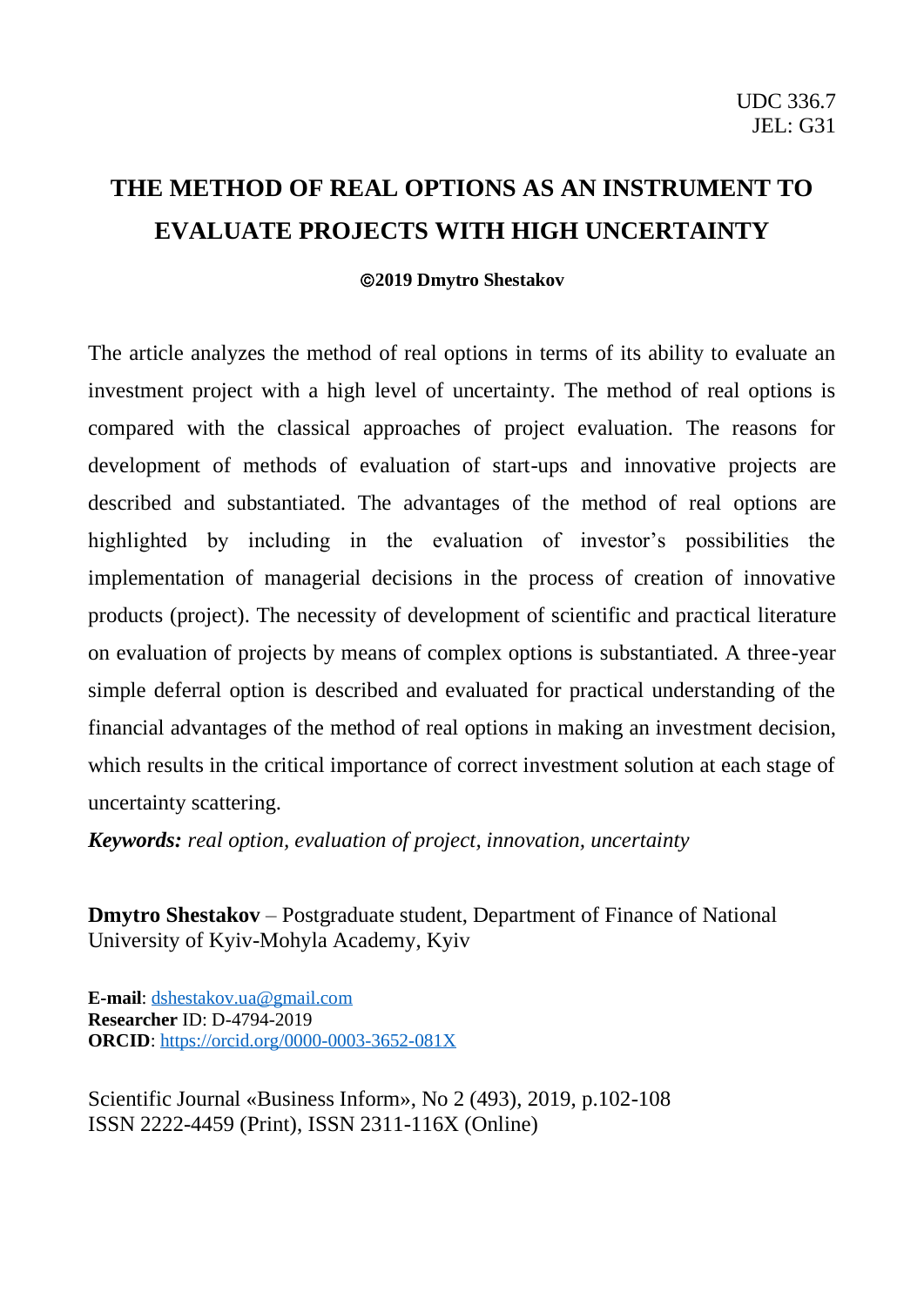**Statement of problem.** The importance of projects evaluation, that are characterized by some undetermined variations of prospective outputs, is recognized by both financial and scientific literature, since the accurate evaluation is an important step at all stages of the innovative project development and has a profound impact on future investment decisions. Evaluation makes the investment decision reasonable and ultimately creates value for an investor. Nowadays the most popular and time-tested method of start-ups and innovation projects evaluation is Discounted Cash Flow (DCF). Using this approach an investor calculates the Net Present Value (NPV) of the project and based on that makes a decision to invest or not to invest. However, DCF has restrictions. The main one is inability of the investor to make strategic decisions in the innovation creation process. This restriction leads to underestimation of potentially attractive projects and results in refusal of the investor to finance them. The Real Option Analysis (ROA) provides strategic flexibility and, depending on the project, allows the investor to adjust his/her decisions over time when uncertainty about the future is known.

**Analysis of recent researches and publications.** Theoretical and methodological aspects of the application of ROA in the evaluation of projects with high uncertainty were reflected in research papers of such domestic and foreign scientists as: M. Amram, M. Bilyi, T. Wang, A. Damodaran, A. Dixit, P. Kodukula, N. Kulatilaka, S. Myers, I. MacMillan, Y. V. Pidvysotskyi, R. Pindike, A. Van Putten, H. Smith, J. Tirol, I. G. Tkachuk, A. Triantis, L. Tri etc. Namely, the research papers of A. Damodaran, A. Dixit, P. Kodukula emphasize different approaches to evaluation of strategic flexibility in making investment decisions.

**The purpose of the article** is to justify the theoretical and practical advantages of the real option method over the classical approaches in evaluation of highly uncertain innovation projects.

**Presentation of the main research material.** In 1951, Joel Dean and Friedrich Lutz published two research papers: Capital Budgeting and Theory of Investment of the Firm, which opened new directions for DCF investment evaluation [1]. DCF-based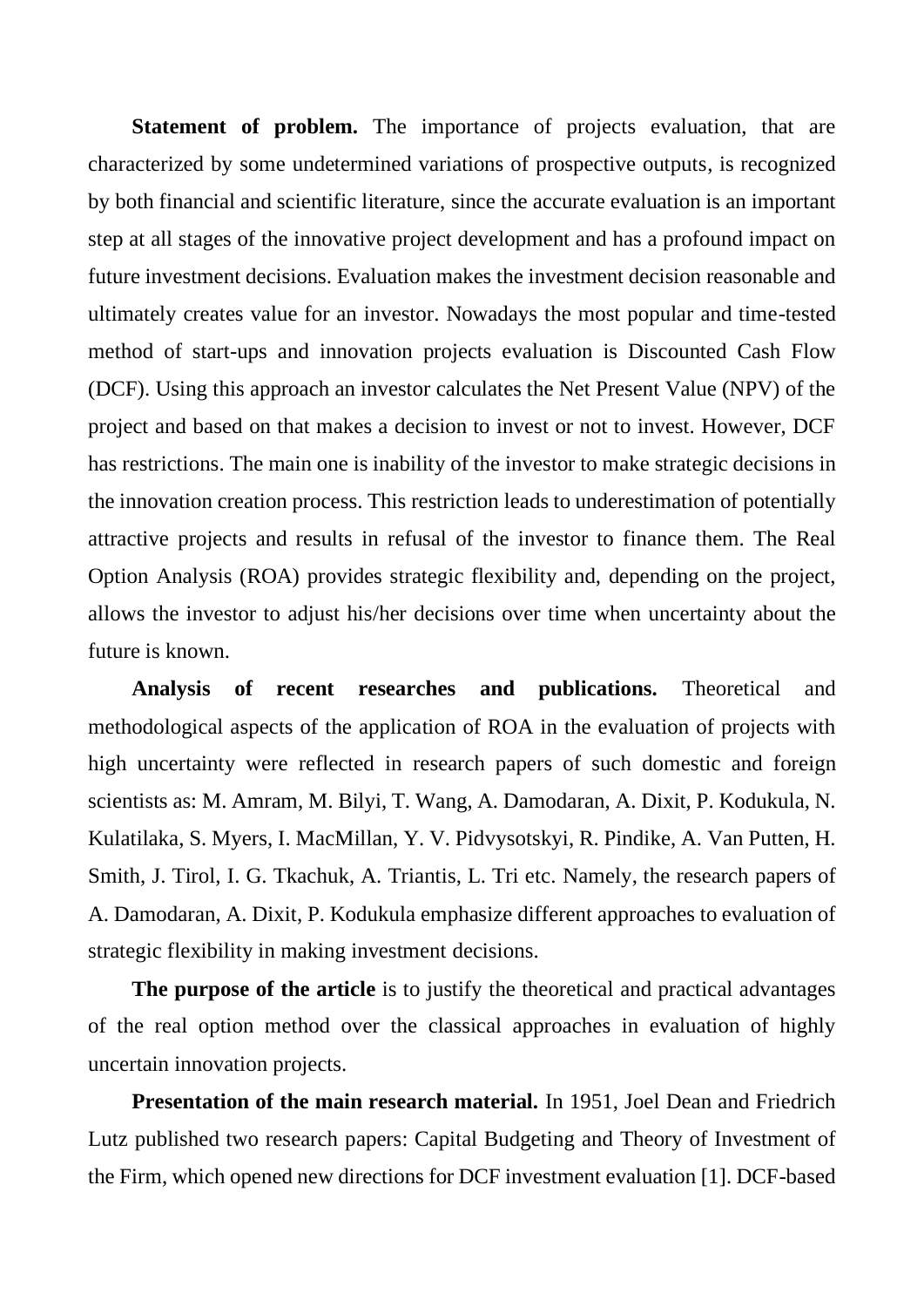approaches such as NPV are straightforward and understandable. As a rule, they forecast the amount of cash flow over the expected life of the project and discount them at a rate that characterizes the value of money in time and the level of risk. NPV is calculated based on input parameters:

$$
NPV = \sum_{t=0}^{n} \frac{CF_t}{(1+r)^t} \tag{1}
$$

*where - cash flows; - discount rate; – timeframes; - number of periods.*

The rule for making an investment decision is based on the following: comparing two mutually exclusive projects, the one with higher NPV is more preferable. If a separate project is considered, then its NPV above zero gives grounds for the project to be attractive for investment.

Despite the popularity and simplicity of DCF approaches, they are acceptable if the future can be predicted with high probability. Projects with high level of uncertainty are not in this group, since the real future cash flows may differ significantly from those expected. Therefore, instead of simply evaluating the cost of the project, investment decision makers should evaluate the various possibilities of their actions in the future in order to provide high quality uncertainty management [2]. Considering the impact of uncertainty on the project evaluation process, a considerable amount of research studies shows that one of the most important aspects of most capital investments is investment timing and managerial flexibility, that is, the ability to postpone, refuse, expand, or close an investment opportunity. It is no wonder that a more accurate approach has been developed which enables investors to better understand the impact of uncertainty and to solve directly the issues on managerial flexibility and investment timing.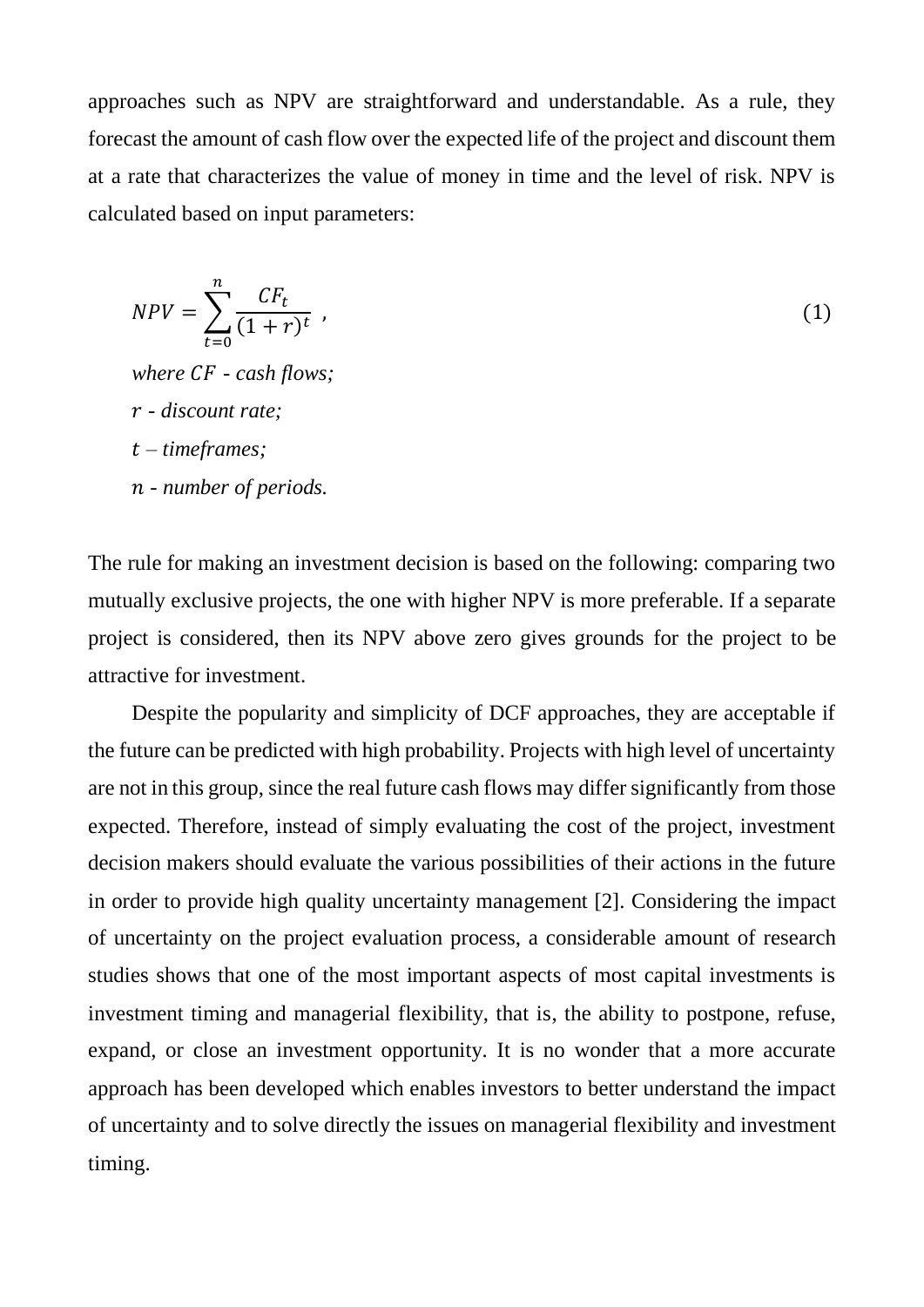Indeed, Real Option Analysis (ROA) has received considerable attention in the project management research literature over the last several decades. The "real option" term was suggested by Professor Stuart Myers in 1977 in the article "Determinants of corporate borrowing" [3]. The concept of real option was developed and implemented in response to the inability of traditional DCF evaluation approaches for projects with significant degree of uncertainty to evaluate the impact of decision-making flexibility. Using the methods that underpin the classical theory of financial options, ROA makes it possible to take into account the traditionally difficult to measure quantity-related elements such as managerial flexibility and the ability to change strategic decisions during the development of investment project [4]. In today's world, where unexpected changes are quite commonplace, an investment strategy that incorporates managerial flexibility in decision-making will most effectively respond to different possible ways for further development and future prospects. In fact, ROA is an advanced way of recognizing the way the projects are structured and managed, and combines these additional capabilities with a modern investment evaluation method.

An option is a right but not an obligation of its owner to buy or sell an underlying asset at a predetermined price and on a predetermined date or any date coming before the predetermined one. A financial option is a right to buy or sell an underlying financial asset (e.g. company stock) at a predetermined price and on a predetermined date or any date coming before the predetermined one. A real option is a right to take measures (e.g. to postpone, extend, refuse) on an underlying non-financial asset at a predetermined price and on a predetermined date or any date coming before the predetermined one.

The Tax Code of Ukraine defines an option as "a civil agreement whereby one party of the agreement obtains a right to purchase (sell) an underlying asset and the other party undertakes an unconditional obligation to sell (buy) an underlying asset in the future during the option period or on determined date (due date) at the price of an underlying asset fixed while entering into such agreement. Under the terms of the option, the buyer shall pay to the seller an option premium" [5].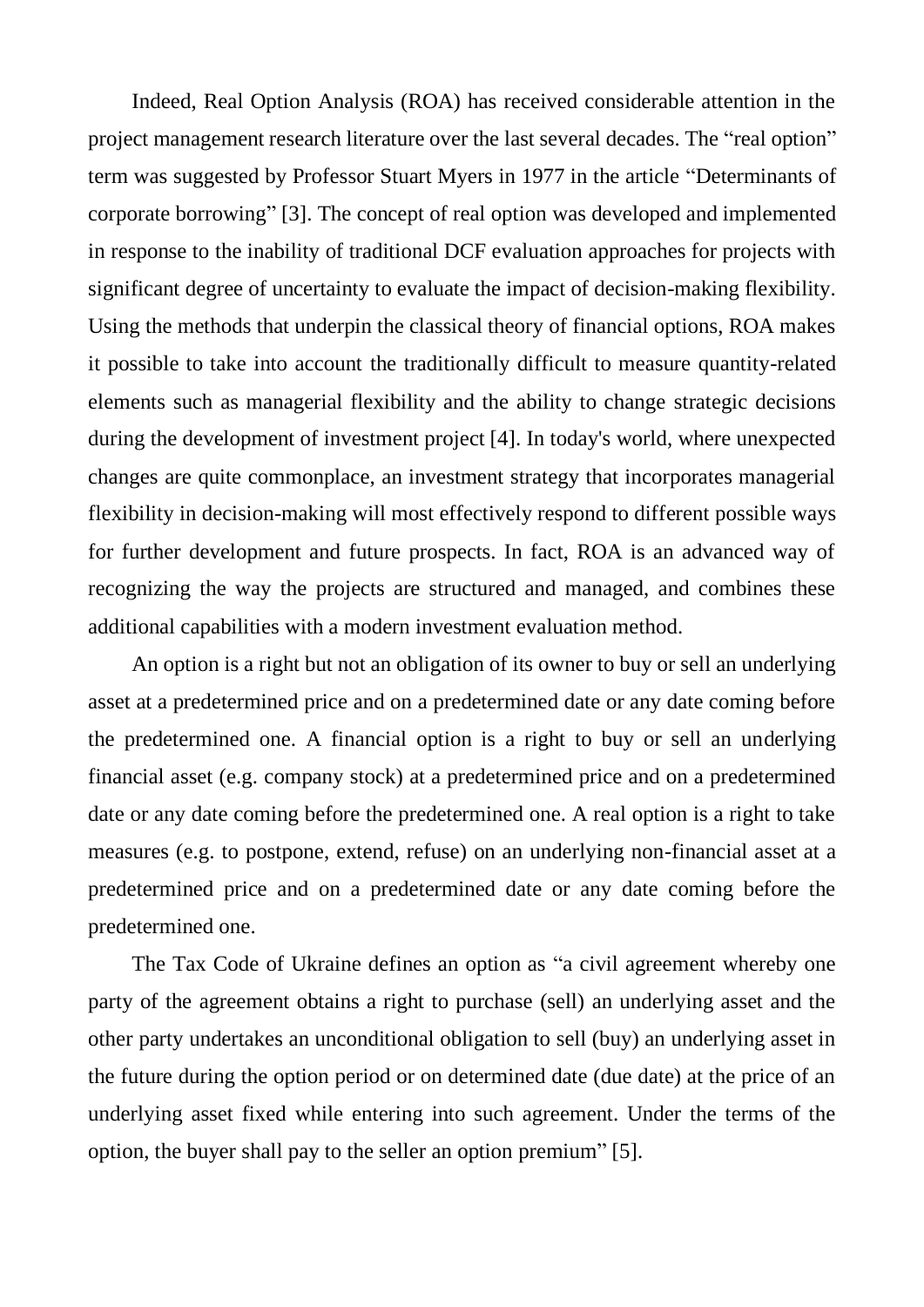According to the Decree of the Cabinet of Ministers of Ukraine No. 361 dated 02.08.2004 "On approval of methodological recommendations and operation of risk management systems in banks of Ukraine", the option is defined as "a fixed-term agreement under which one party, the buyer of the option, is granted an exclusive and unconditional right of choice to make a purchase and sale transaction. The other party, the seller of the option, is obliged to execute the decision of the buyer of the option and has no right to waive its obligations. They distinguish between the call option that gives you a right to buy an underlying asset and the put option that gives you a right to sell an underlying asset. There is also a distinction between American Style Option - an agreement that can be exercised at any time throughout its validity period, and European Style Option - an agreement that can be exercised only at the end of its validity period" [6]. In fact, legislation of Ukraine does not define the real option as a separate category, but specifies it as a type of option depending on the underlying asset.

Real options can be grouped into two main categories: simple options and compound options. An example of simple option is option to delay, when we have a choice to invest in a project today with uncertain future cash flows or to postpone a decision until next year, when the expected uncertainty becomes clear and certain. For example, an investor can invest today \$100 in a project with an expected profit of \$120 in 1 year (estimated profit can be \$160 (positive case) with probability of 0.5 or \$80 (negative case) with probability of 0.5) (see Pic. 1). However, the investor may delay the decision to invest in the project for 1 year, when the expected uncertainty about the profit is known.

As shown below, using the standard DCF method with a discount rate of 12%, the cost of the project today, after the NPV calculation, makes \$7.1. Since the value is greater than 0 and assuming that this level of expected return is acceptable for the investor, he/she will be willing to invest in the project. The NPV, calculated by the formula (1), makes:

$$
NPV = \frac{-100}{(1+0.12)^0} + \frac{120}{(1+0.12)^1} = -100 + 107.1 = $7.1
$$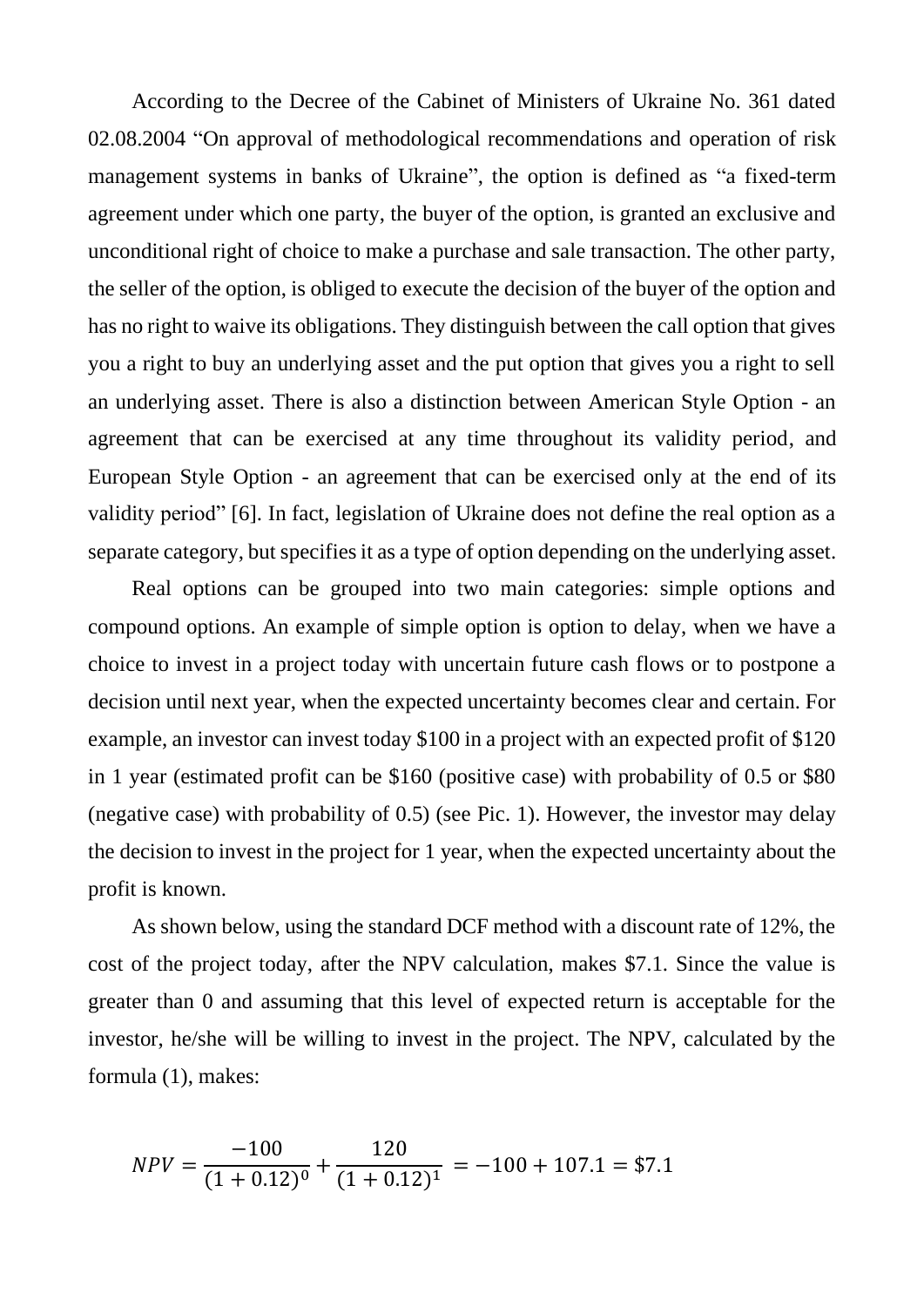However, there is a mutually exclusive alternative to delay the decision for one year, when the uncertainty of cash flows is clear. We calculate the cost of the project for the positive and negative cases separately (with probability 0.5 each). NPV for positive case:

$$
NPV = 0.5 * \left[ \frac{-100}{(1 + 0.12)^1} + \frac{160}{(1 + 0.12)^2} \right] = 0.5 * [-89.3 + 127.6] = $19.1
$$

NPV for the negative case:

$$
NPV = 0.5 * \left[ \frac{-100}{(1 + 0.12)^1} + \frac{80}{(1 + 0.12)^2} \right] = 0.5 * [-89.3 + 63.8] = -\$12.8
$$

Thus, the expected NPV for positive and negative cases is \$19.2 and \$12.8 respectively. In other words, in 1 year, if it turns out to be a positive case, the investor will invest in the project, otherwise refrain from investing.



# **Pic. 1. An example of expected profit gain if the decision is delayed for 1 year**

Source: made by the author

An example shows that a one-year delay decision costs today \$19.1, while an investment decision, without waiting for clearness of uncertainty, costs today only \$7.1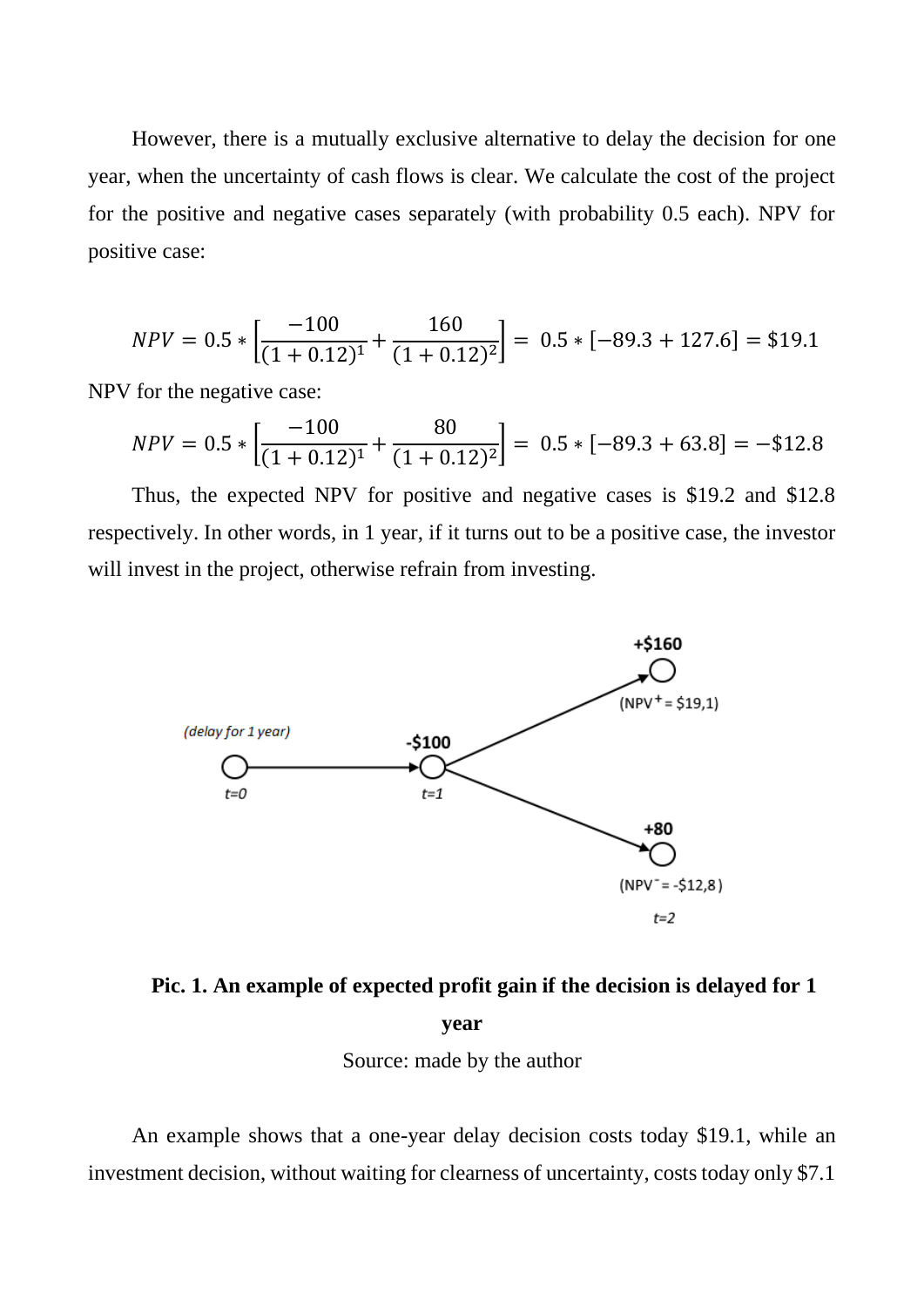(applying DCF). Therefore, the added value due to possible delay of investment decision is \$12 (\$19.1 - \$7.1).

Uncertainty is an indispensable input parameter for project evaluation and decision making. However, the level of project uncertainty should not be considered as a purely negative factor. On the one hand, there is an "opportunity" and on the other hand there is a "risk" to accordingly increase or decrease the project revenue. By analyzing the innovative projects, the amount of opportunities may be several times greater than the corresponding risks, providing a high level of uncertainty and high expected results for the investor. Ward and Chapman emphasize that opportunities and risks are interdependent concepts, so it makes no sense to focus on risk reduction without considering the opportunities involved, nor makes sense to use the opportunity without considering the corresponding risk [7].

Traditional DCF methods focus more on risk than project evaluation and decisionmaking process. Van Putten and MacMillan point out that the DCF approach reflects the risk of uncertainty by applying a high discount rate for projects with a high level of uncertainty, but it does not take into account the rewards in case actual cash flows are higher than the predicted ones [8]. This bias can lead to abandoning the attractive (but with considerable level of uncertainty) projects by investors [9]. On the other hand, ROA provides a systematic approach that actively recognizes and incorporates uncertainty into the process of projects evaluation and appropriate decision making by limiting the risk when using one or another opportunity.

Let's consider a simplified process of creating the innovative product that involves an externally funded project (Pic. 2)

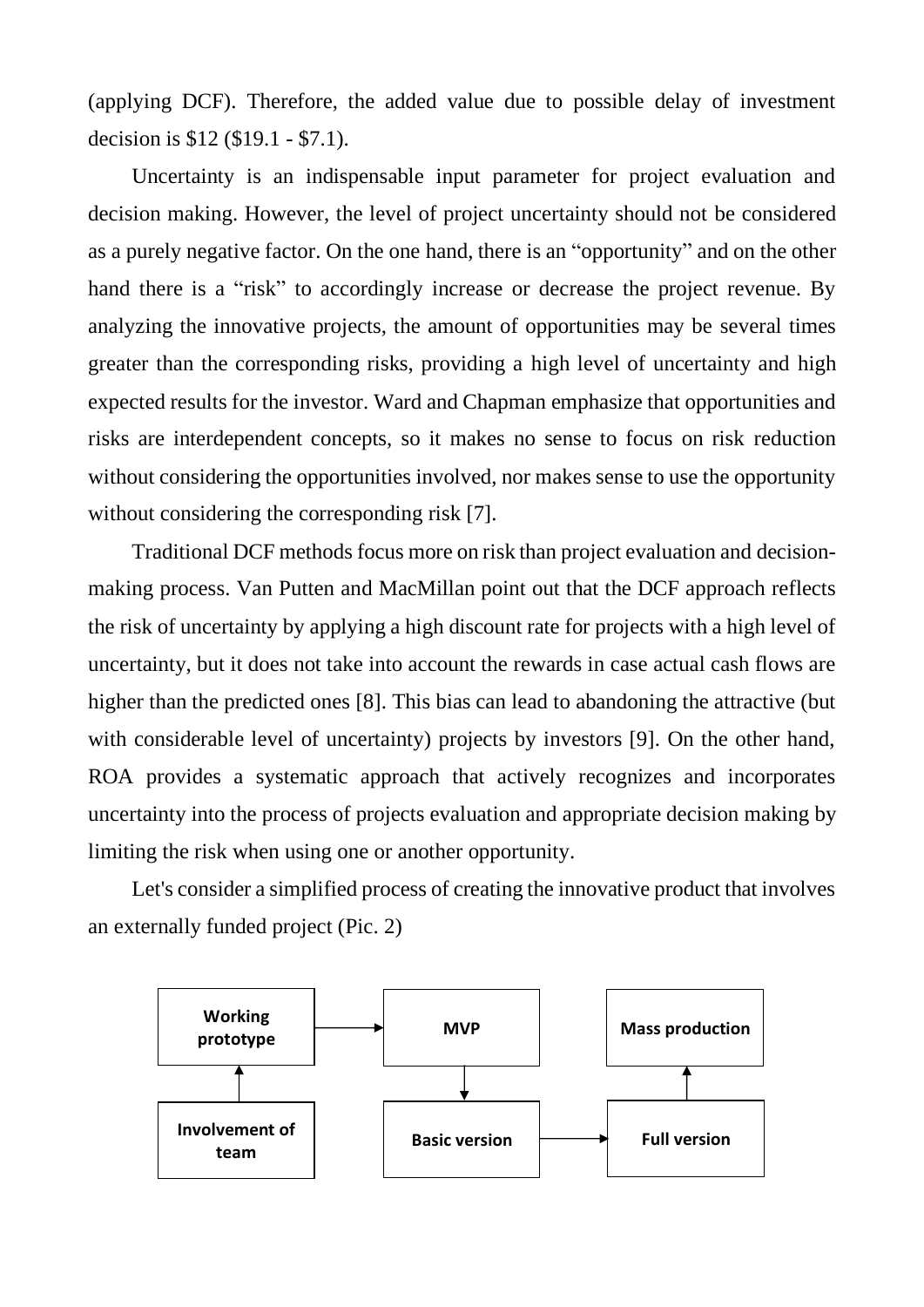## **Pic. 2. Simplified process of creating the innovative product.**

Source: developed by the author

The DCF approach, while discounting the future cash flows received after product sales, involves investing of 100% of the money today. However, innovative projects are projects with a high level of uncertainty that include:

- the ability of team to create a working prototype, a Minimum Viable Product (MVP), a basic and full version of the product (hypothesis of team competence);
- accuracy of technical solution and technology (hypothesis of technological ability);
- conformity of the declared and actual characteristics;
- accuracy of business model (business model hypothesis);
- market depth and demand for newly created products (market depth hypothesis and consumer value hypothesis);
- political, economic and social situation;
- uncertainty associated with time frames;
- inability of the management to respond in a timely manner to changes during the research and development process.

By investing today 100% of the money in a team, that may turn out to be not qualified enough to meet the challenges of product creation, or in a technology that may simply not be in demand at the market, the investor risks to lose the whole capital. The ROA approach allows you to overestimate the project, including strategic flexibility at each stage of innovation creation. Since changes of the environment and uncertainty have a significant impact on managers' ability to set and implement successful strategies, it is important to be able to adapt to such changes [10, p. 122]. The investor has the opportunity to make a decision to leave the project, sell it, expand or reduce it at any stage of the project. Step-by-step financing with the ability to record losses allows the investor to significantly reduce capital at risk and as a result to invest in more projects. The narrower uncertainty, which gradually disappears over time and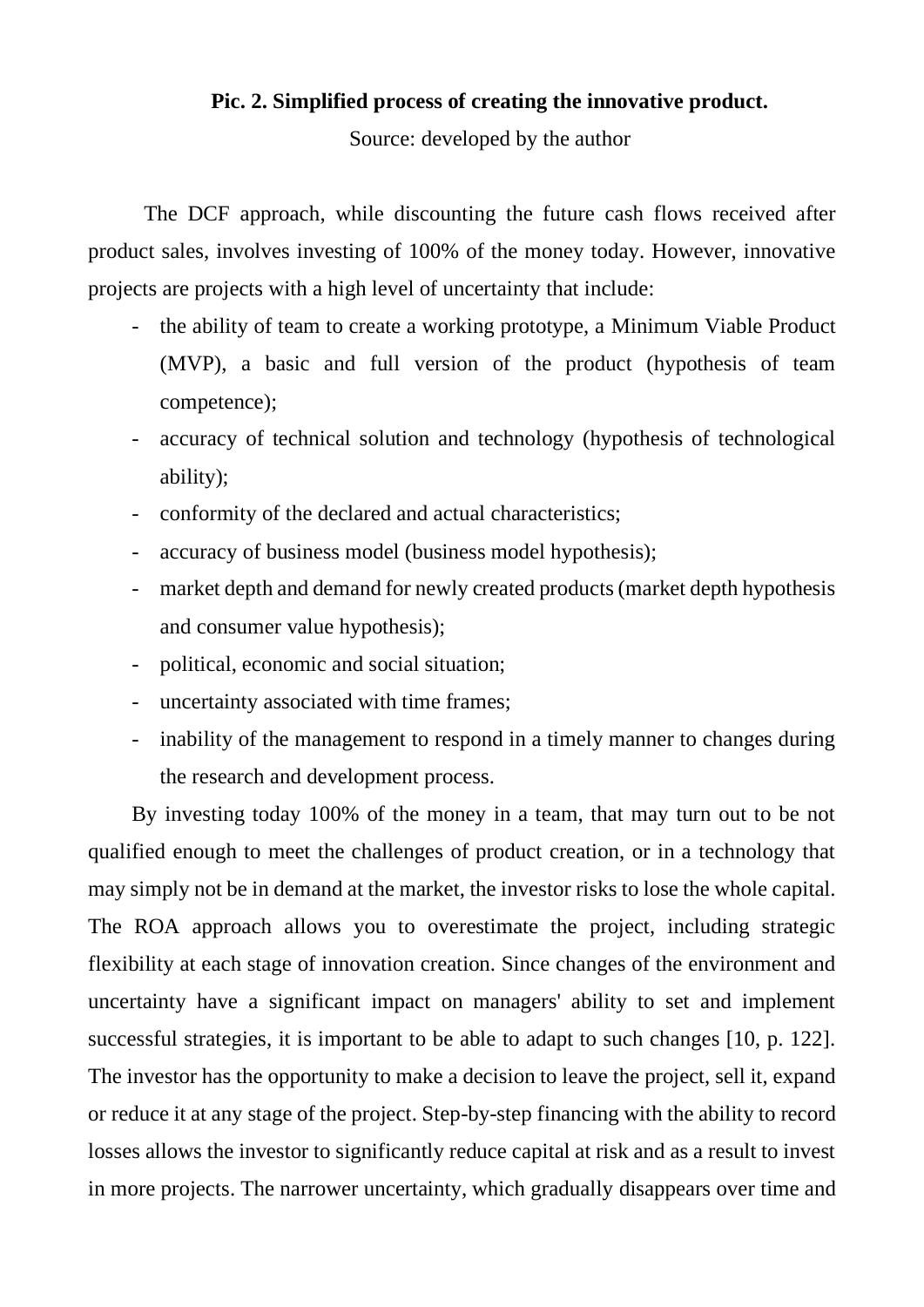moves to the next stage, allows the investor to reduce the spread of potential outputs and more accurately estimate the expected returns, which is the basis for making the appropriate decision on further financing of the project.

As an example of ROA investment evaluation we use a binomial tree (Pic. 3), which represents the base value of the asset (*S0*) and can be described by the equations below.



**Pic. 3. Binomial tree.**  Source: developed by the author

Manufacturing company *Newgen* plans to develop an innovative solution for the internal production process in order to minimize the suppliers related risks. This solution will minimize the losses of the company in the case of rising prices for the resources and basic products due to changes in the general economic conditions. Based on its experience with such innovations, the company has an opportunity to wait a maximum of three years before integrating the new solution without incurring significant revenue losses. DCF evaluation, using an appropriate risk-adjusted discount rate, shows that the current value of expected future cash flows under the new activity model will make \$100 million, while the investment required to develop and implement the solution is \$120 million. The annual volatility of logarithmic returns of future cash flows is estimated at 25%, and the continuous annual risk-free rate over the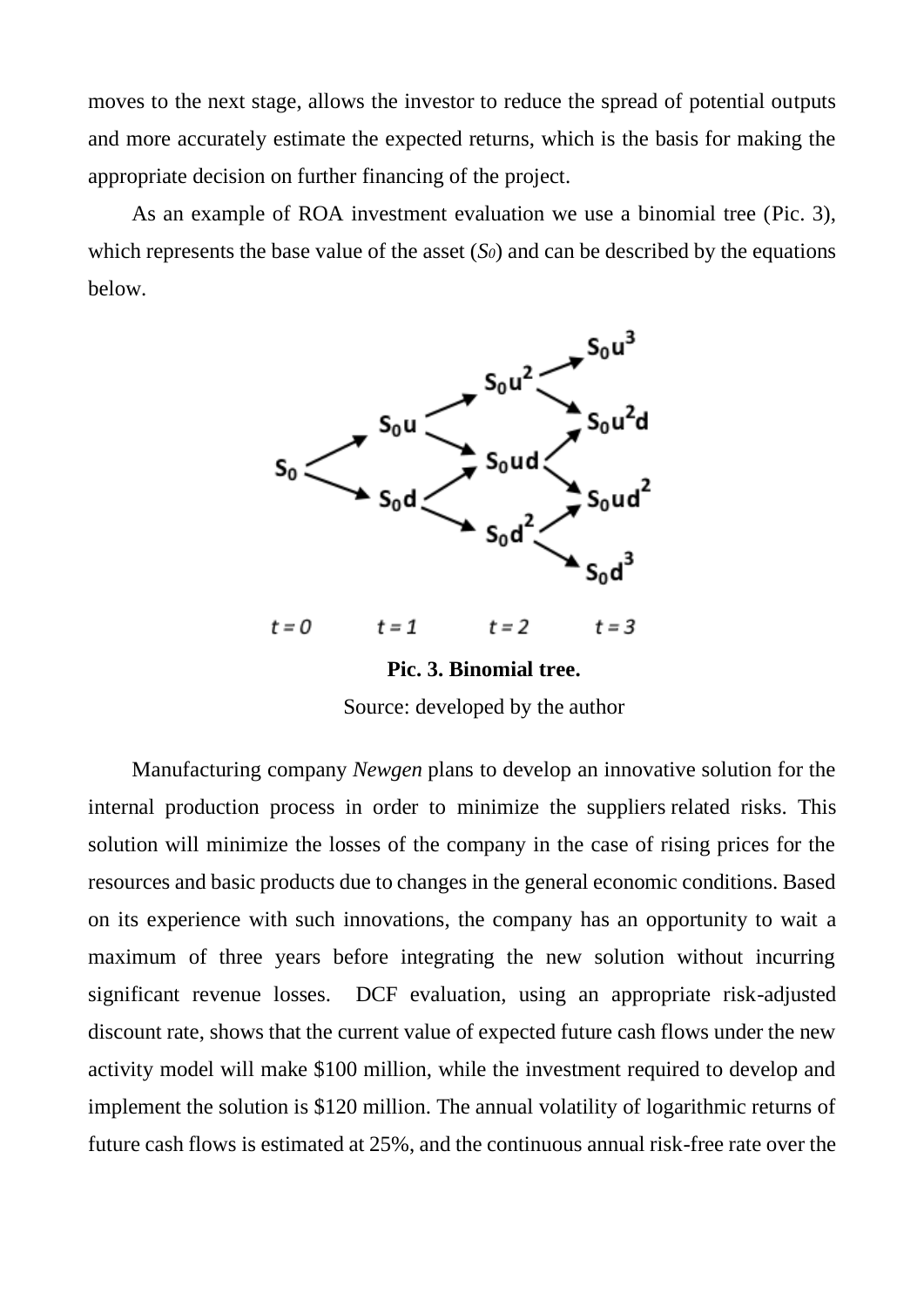three years of lifetime is 5%. Let's calculate the real option value (ROV) to delay for the *Newgen* company.

The inputs, required for making a binomial tree and calculation of the option value, are: volatility factor  $(\sigma)$ , risk-free interest rate  $(r)$ , the current value of the underlying asset  $(S_0)$ , the cost of implementing the option  $(X)$ , timeframes of the option (*T*) and time unit for the calculations ( $\delta t$ ).

Indices up  $(u)$  and down  $(d)$  is a function of the underlying asset volatility and is calculated as follows:

$$
u = e^{\sigma \sqrt{\delta t}} \tag{2}
$$

$$
d = e^{-\sigma\sqrt{\delta t}} = \frac{1}{u} \quad , \tag{3}
$$

*where*  $\sigma$  *- volatility* (%) represented by the standard deviation of the natural *logarithm of the underlying free cash flow, - time associated with each step of the binomial tree.*

Risk neutral probability (*p*) is calculated as follows:

$$
p = \frac{e^{r\delta t} - d}{u - d} \quad , \tag{4}
$$

*where r is the risk-free interest rate or rate of return on the risk-free asset over the lifetime of the option.*

For the example described above:

- $\sigma 25\%$
- $r 5\%$
- $So = $100$  million
- $X = $120$  million
- $T = 3$  years
- $\delta t = 1$  year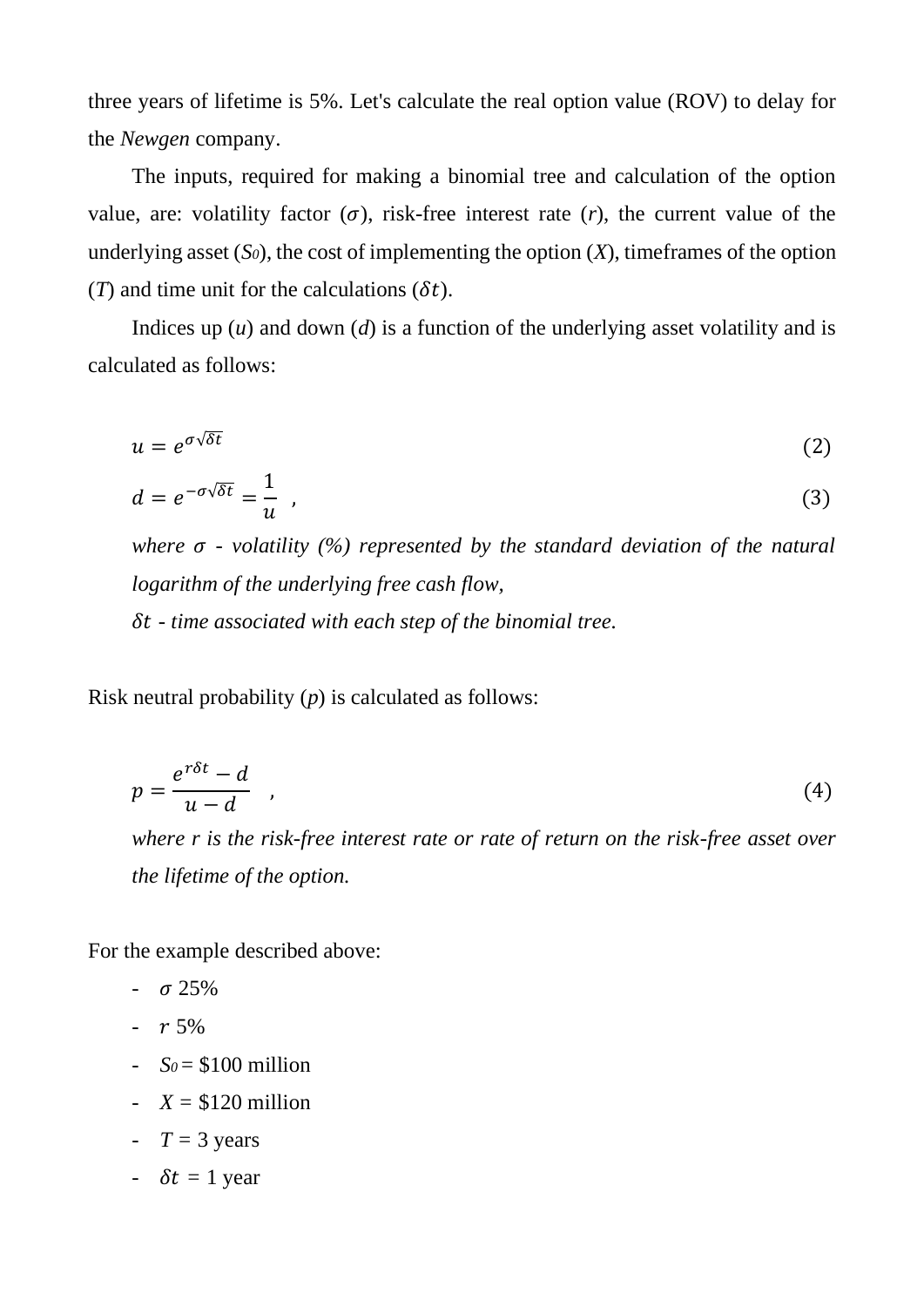Based on formulas 2-4, the index up (*u*), index down (*d*) and risk neutral probability (*p*) are accordingly:

$$
u = e^{0.25\sqrt{1}} = 1.284
$$

$$
d = \frac{1}{1.284} = 0.779
$$

$$
p = \frac{e^{0.05 \times 1} - 0.779}{1.284 - 0.779} = 0.539
$$

Let's create a binomial tree and calculate the value of the asset at each node over the life of the option, based on Pic. 3 using annual timeframes (Pic. 4).



**Pic. 4. Binomial tree for** *Newgen* **company***.* 

Source: developed by the author

Starting with *S<sup>0</sup>* and multiplying it by indices *u* and *d*, we will calculate *S0u* and *S0d* accordingly. By proceeding the similar calculations for each node of the binomial tree to the last step, we calculate the value of the asset (upper figure on Pic. 4) at each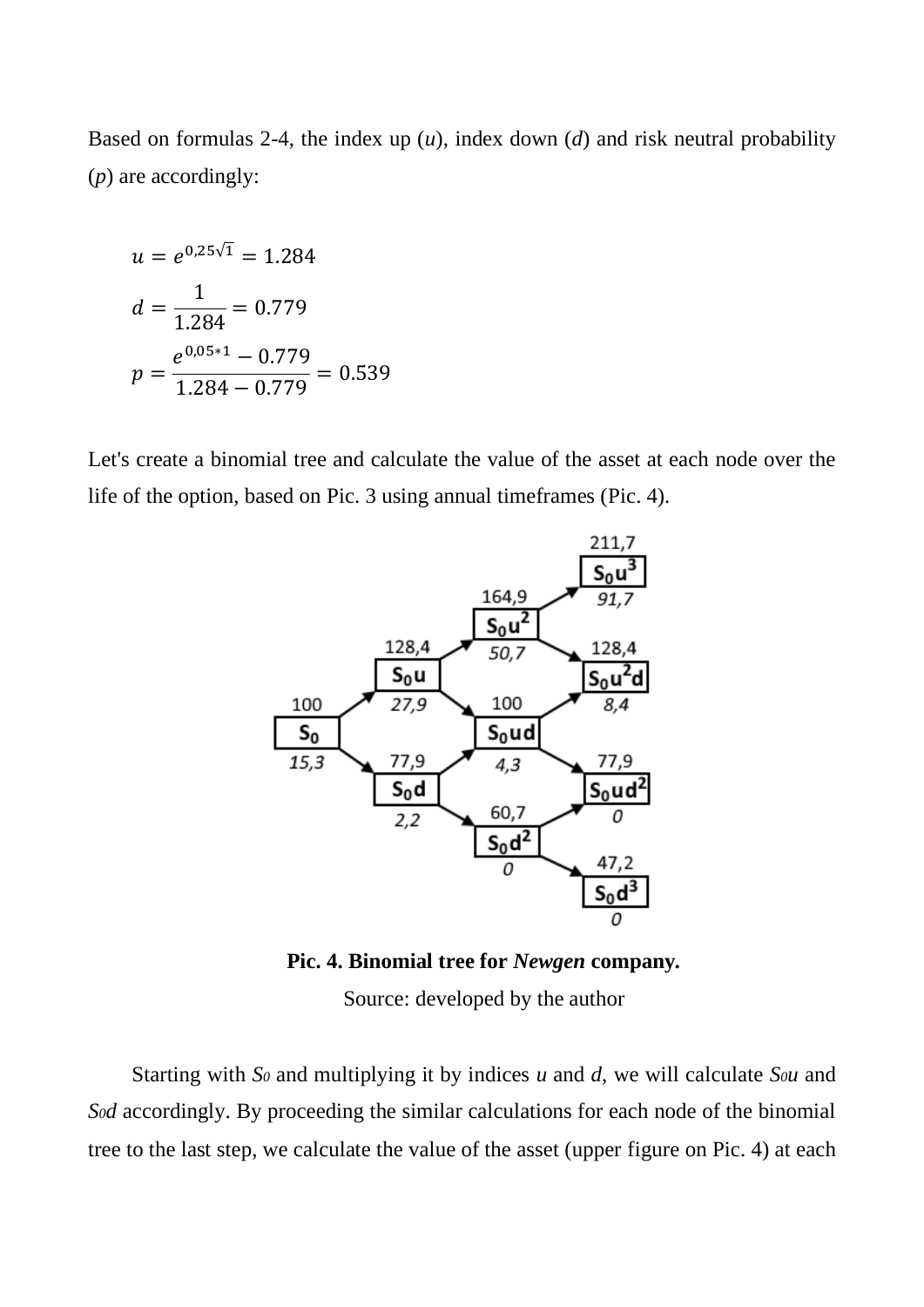of these nodes. For example,  $S_0u = $100$  million \* 1.284 = \$128.4 million;  $S_0d = $$ 100 million  $* 0.779 = $ 77.9$  million

Let's calculate the cost of the option (lower figure on Pic. 4) at each node of the binomial tree, using backward induction. Each node represents the maximization of the investing cost at the current moment or waiting until the next period of time. Each node has the opportunity to invest in developing of a solution or to wait until the next time period before the option expires. Let's start with the end nodes representing the last step of time. In the node *S0u<sup>3</sup>* the expected value of the asset is \$ 211.7 million if the investment is \$ 120 million; therefore, the net asset value will be \$ 211.7 - \$ 120 = \$ 91.7 million. If investor decides to wait another 1 year, the returns will make zero, because the option's lifetime is 3 years and after that it is worthless if not implemented in time. Therefore, a rational solution at node Sou<sub>3</sub> is to invest, but not wait. The cost of the option at this stage will be \$ 91.7 million.

At the node *S0ud<sup>2</sup>* the expected value of the asset is \$ 77.9 million. If the investment is \$ 120 million, the investor will receive a net loss of  $$77.9 - $120 = - $$ 42.1. Therefore, the solution on this node is not to invest in the development of the solution, and the value of the option will be \$ 0.

The option value at intermediate stages is calculated as a discounted (risk-free interest rate) average number of the potential future value of the option using a risk neutral probability. At the node *S0u<sup>2</sup>* the value of the option is equal to:

$$
[p(S_0u^3) + (1-p)(S_0u^2d)] * e^{-r\delta t}
$$
  
= [0.539 \* 91.7 + (1 – 0.539) \* 8.4] \* e<sup>(-0.05)\*1</sup> = 50.7

If the option is implemented at this node by investing \$ 120 million, the payment will make \$164.9 million (asset value in *Sou*<sub>2</sub>), and NPV will be  $+$  \$44.9 million. Since keeping the option open shows a higher value of the asset (\$ 50.7 million), the investor will not use this option and will continue to wait; the value of the option at this stage will be \$50.7 million. The value of the option is similarly calculated for all other binomial tree nodes.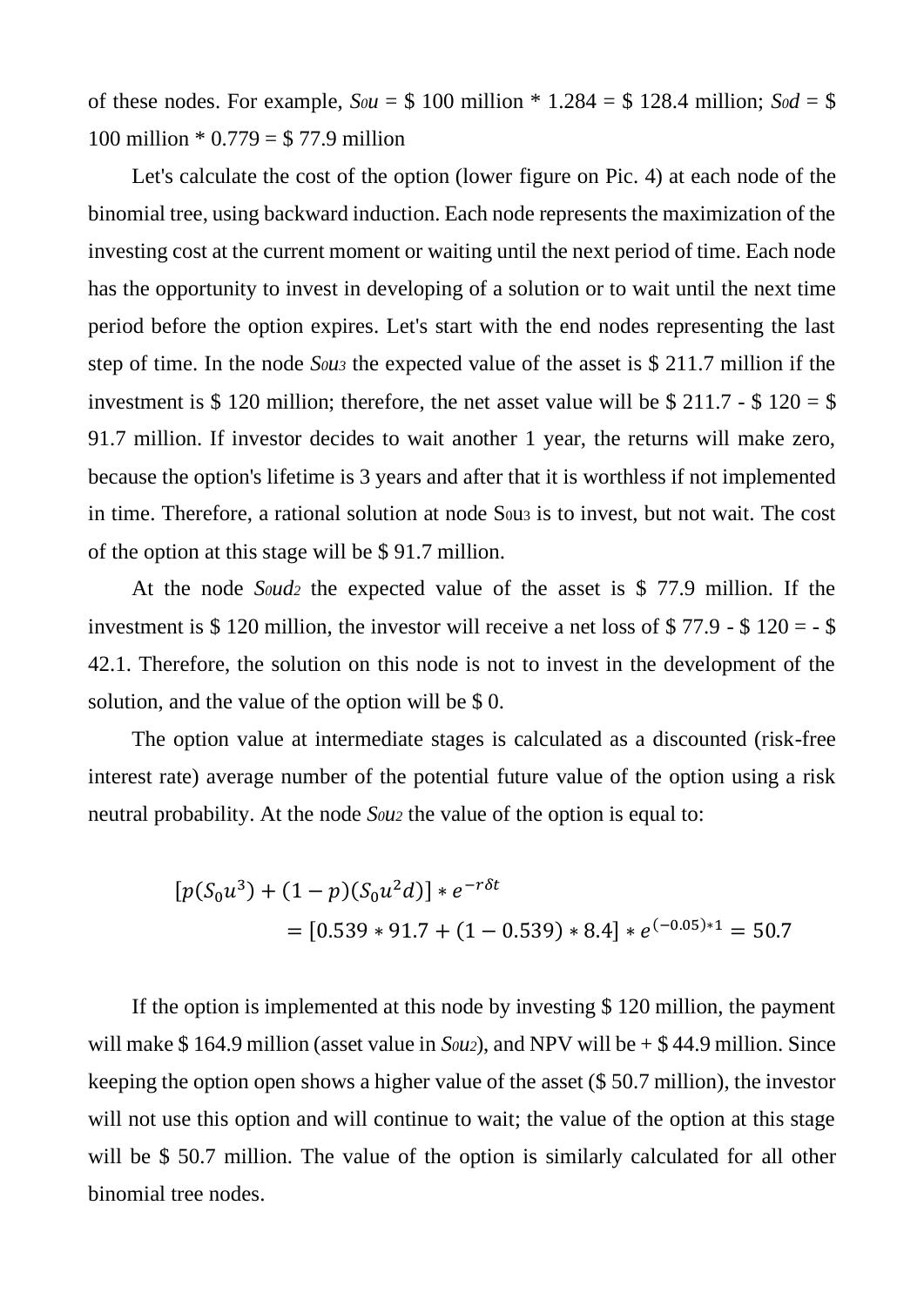Let's analyze the obtained results taking into account the challenges of the *Newgen* company. The upper figure of the binomial tree on Pic. 4 represents the expected future values of the underlying asset over the lifetime of the option as it is being developed according to the existing uncertainty. For example, at the end of year 2, a production innovation solution of *Newgen* is expected to generate total income of between \$ 60.7 million and \$ 164.9 million, and between \$ 47.2 million and \$ 211.7 million at the end of the last year (under current prices). The lower figures on the binomial tree represent the value of the option based on maximizing investment at this point or on waiting for the next period of time. At the end of Year 3, however, the investor is no longer able to wait for the moment to invest because the option is valid for 3 years.

At the node *S0d2*by investing \$ 120 million, the expected revenue is only \$ 60.7 million, resulting in having by investor a net loss of \$ 59.3 million. Leaving the option open and waiting, the expected value of the option will be \$ 0. By minimizing the losses, the investor will not invest at this stage.

The binomial method shows the value of the project in the future for the expected payments and rational decisions that can be made. The idea is that when uncertainty dispels over time, management can make the appropriate strategic decisions by comparing expected return with investment costs.

Comparing the obtained results related to management decision that would be made based on DCF and ROV results. The DCF method, using a risk-adjusted discount rate, shows revenue of \$ 100 million, which is expected to cost the investor \$ 120 million to develop and implement. This means that the NPV of the project will be negative (NPV =  $$100 - $120 = - $20$  million), which does not make investment attractive. Based strictly on NPV, the investor's decision is to refrain from investing in this project. However, the project has an ROV of \$ 15.3 million, created by the option characteristics for a project with high uncertainty. The value added created with this option represents the difference between ROV and NPV based on DCF, which is \$ 35.3 million (\$ 15.3 million - (- \$ 20 million)).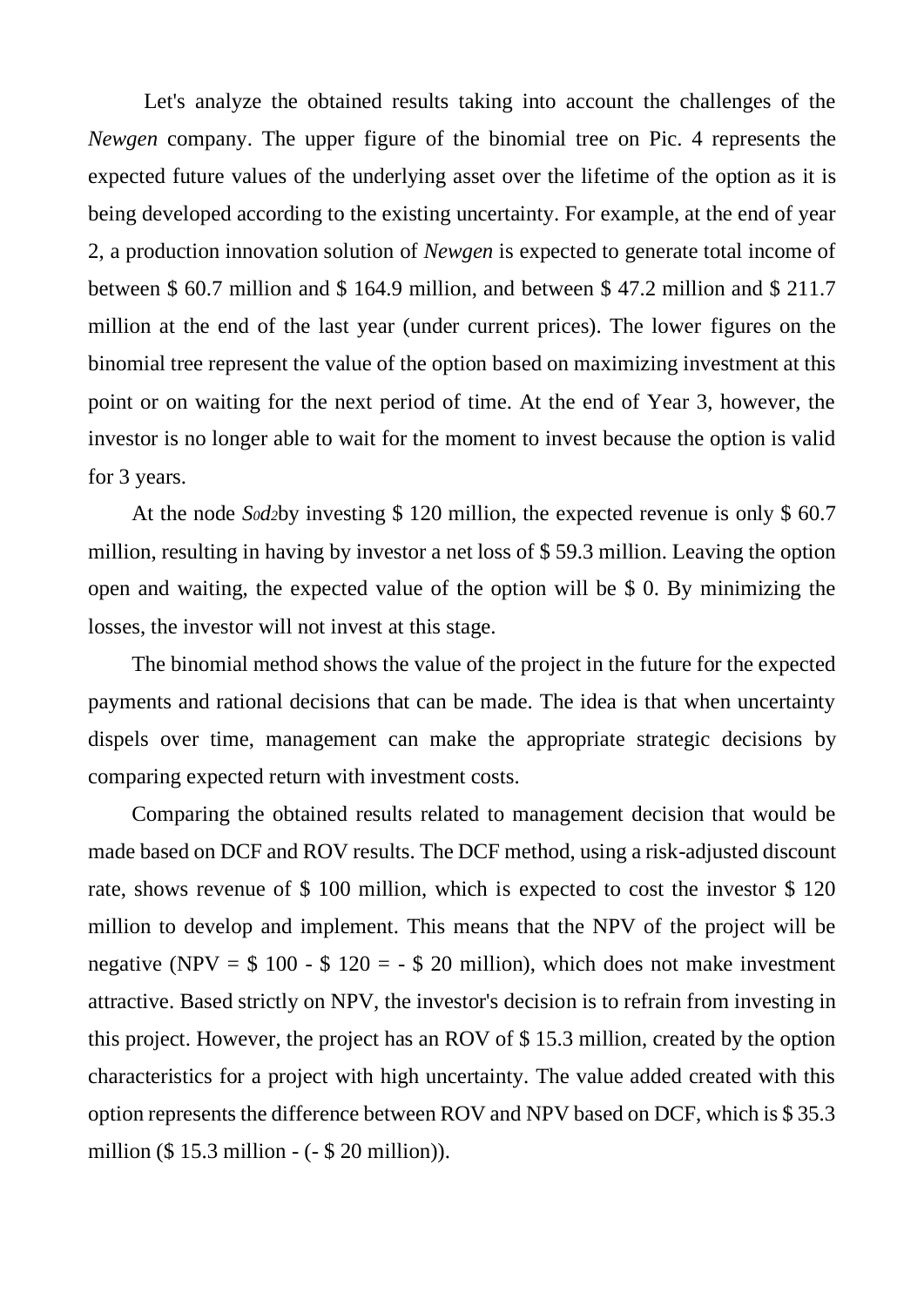**Conclusions and prospects for further research in this area.** The comparative analysis of application of real option method and classic project evaluation approaches makes it possible to conclude on its significant advantage by involving the strategic managerial decisions during the process of creating innovative products (projects) in the investor's capabilities assessment, which has been confirmed and illustrated by examples. In particular the Newgen example showed that based solely on the classic DCF approach, the investor would not invest in the project because of the negative NPV value. However, by assessing strategic flexibility in the process of creating and implementing an innovation by using ROA, a project with inherent uncertainty becomes attractive to investors. Over time, when uncertainty disappears, the investor has the opportunity to overestimate the expected future cash flows and make a strategically correct investment decision for this particular project. ROA does not replace the DCF approach, but rather complements and refines it by providing flexible decision making during the lifetime of the option, which increases the value of the project and increases the likelihood of its implementation. By evaluating a simple option to delay and determining the benefits of ROA, further prospective research in this area may be to evaluate complex and comprehensive options when an investor while creating the innovation is able to expand or reduce production, exit the project or sell it, switch to another work mode that will diversify the investment portfolio and increase the possible profit for the investor on the one hand and accelerate innovative development and technological breakthrough for the state and the world on the other.

### **References:**

- 1. Bierman H. JR. Advanced Capital Budgeting: Refinements in the Economic Analysis of Investment Projects / H. JR. Bierman, S. Smidt // New York: Routledge, 2007. – 392 p.
- 2. Wang T. Real Option "in" Project and System Design identification of Options and Solution for Path Dependency / T. Wang // Cambridge: MIT,  $2005. - 337$  p.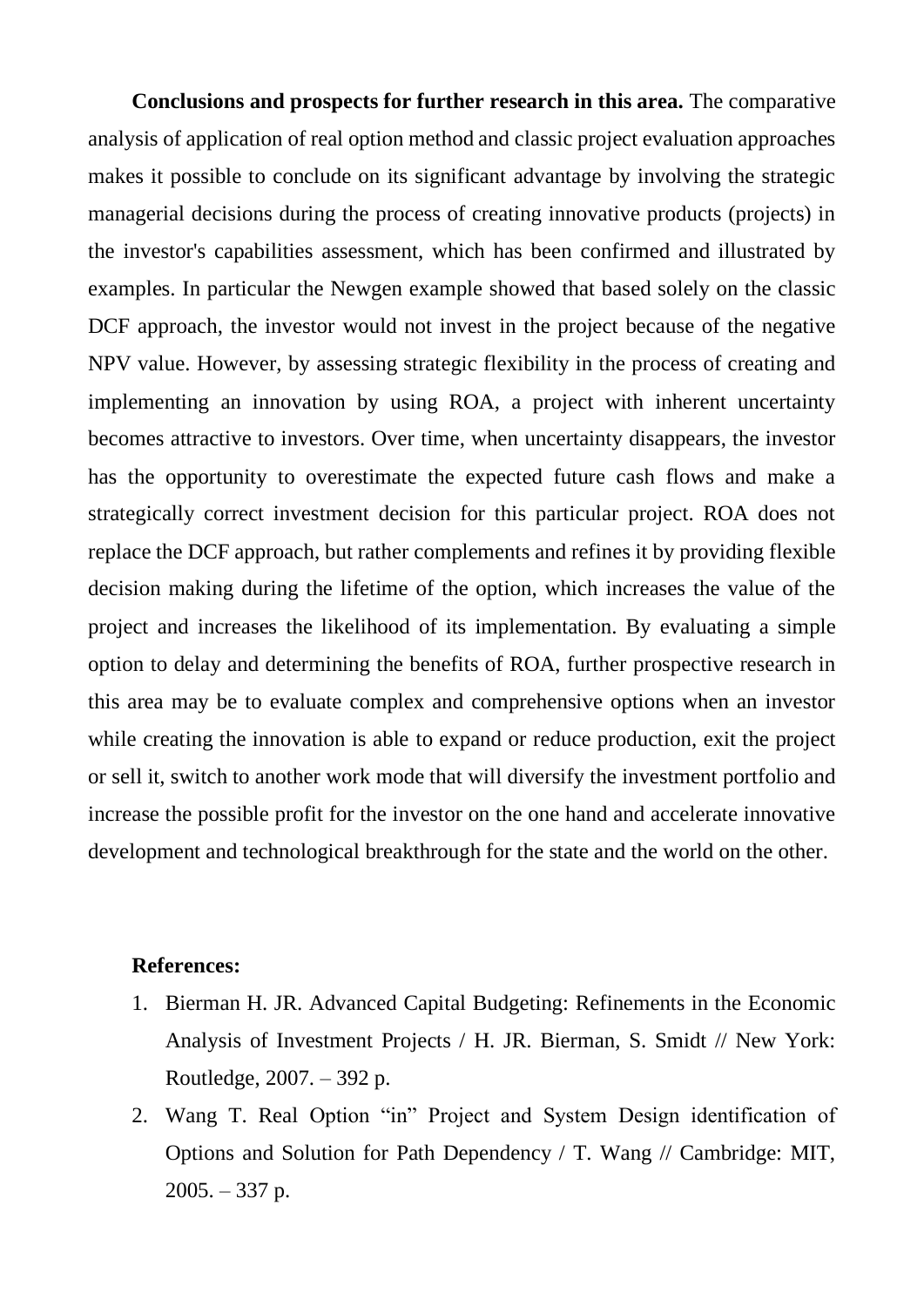- 3. Myers, S. C. Determinants of Corporate Borrowing / S. C. Myers // Journal of Financial Economics. – 1977. – vol. 5. – P. 147–175.
- 4. Ramirez, N. Valuing Flexibility in Infrastructure Developments: The Bogota Water Supply Expansion Plan / N. Ramirez // Cambridge: MIT, 2002. – 226 p.
- 5. Податковий кодекс України : прийнятий Верховною Радою України 2 груд. 2010 р. № 2755-VI : текст із змін. станом на 1 січ. 2019 р. / М-во юстиції України. – Офіц. вид. – Київ: Укрправінформ, 2019. – 455 с.
- 6. Постанова Правління НБУ «Про схвалення Методичних рекомендацій щодо організації та функціонування систем ризик-менеджменту в банках України» [Електронний ресурс] : Постанова 02.08.2004 № 361, Документ v0361500-04, чинний, поточна редакція — Редакція від 21.06.2012. – Режим доступу: <https://zakon1.rada.gov.ua/laws/show/v0361500-04>
- 7. Ward, S. Transforming Project Risk Management into Project Uncertainty Management / S. Ward, C. Chapman // Internal Journal of Project Management. – 2003. – vol. 21. – no. 2. – p. 97–105.
- 8. Van Putten, A. Making Real Options Really Work / A. Van Putten, I. MacMillan // Harvard Business Review. – 2004. – vol. 82. – no. 12. – p. 134– 141.
- 9. Triantis, A. Realizing the Potential of Real Options: Does Theory Meet Practice / A. Triantis // Journal of Applied Corporate Finance. – 2005. – vol.  $17. -$  no.  $2. -$  p.  $8-16$ .
- 10. Shestakov, D. Strategic Flexibility as a Key to Innovativeness: Theoretical Framework / Dmytro Shestakov, Cihan Cobanoglu, Abdulkadir Corbaci // University of South Florida Sarasota-Manatee: Anahei Publishing. Book: Advances in Global Business and Economics. – 2018. – vol. 1. – p. 136–147.

### **Research advisor:**